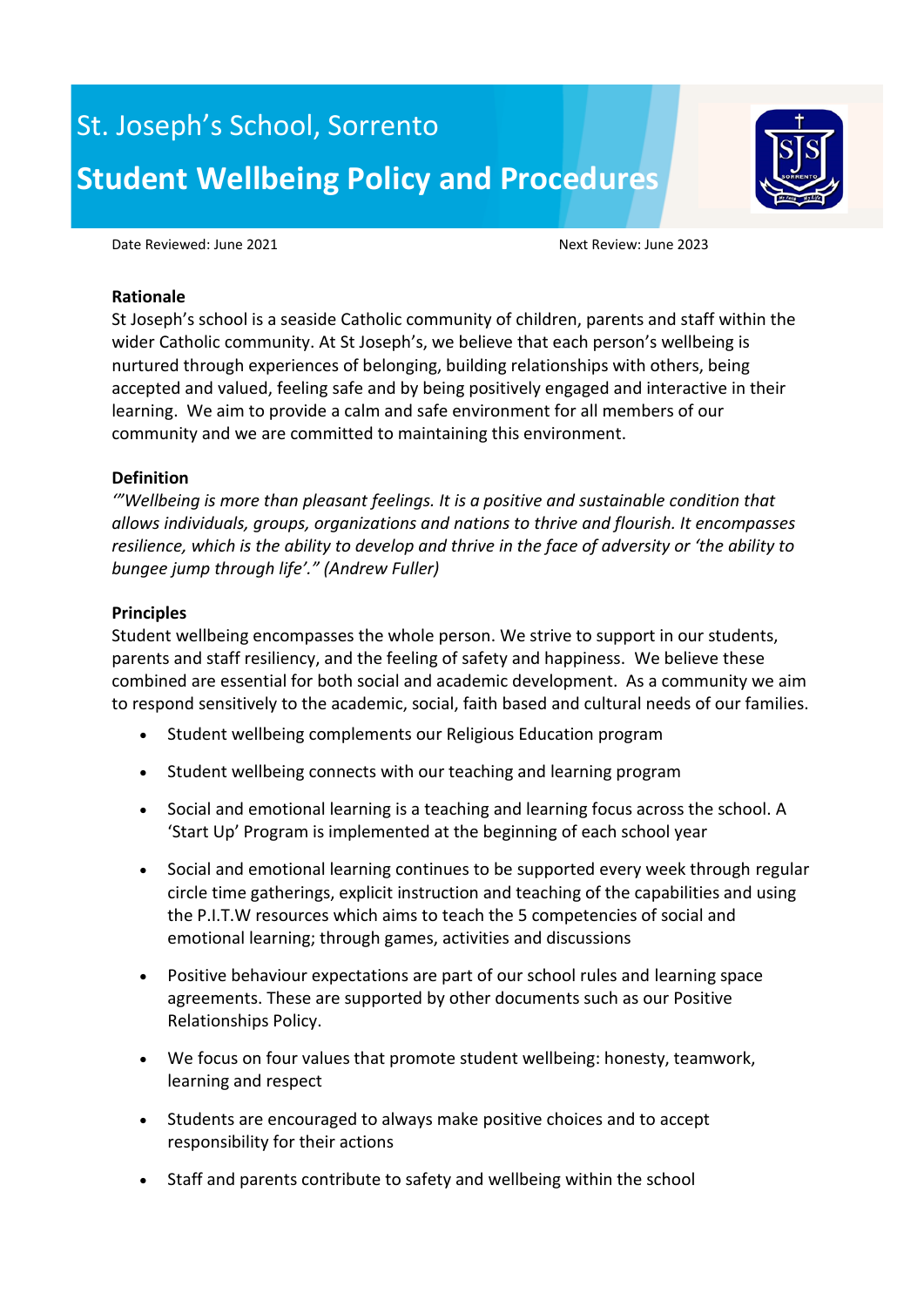# **There are 3 Key Stages in Developing Student Wellbeing -Prevention, Intervention and Restoration**

## **PREVENTION**

This stage focuses on building belonging and promoting student wellbeing through:

- Implementing a comprehensive curriculum to engage all students
- Utilising our flexible spaces to support the need for modifications to the curriculum
- Explicit teaching in the areas of Social Emotional Learning (SEL), the 5 social competencies, personal and social capabilities and Civics and Citizenship.
- Skilling teachers in a range of approaches to support the above preventions
- Practicing inclusive teaching and learning
- Engaging students in the creation of democratic collaborative classrooms where negotiation, co-operation and restoration of the relationships are key components
- Developing meaningful relationships between families, parents, students and staff.

## **Social Emotional Learning and Capabilities Development**

Explicitly teaching personal and social capabilities through integration of other curriculum area, combining S.E.L competencies across the continuum of learning; relevant to student levels.

#### **Student Code of Conduct**

The Student Code of Conduct is based on the school's values of respect, honesty, learning, teamwork, and harmony; promoting respect for self, safety, respect for others and respect for the school environment. During the first week of the school 'Start Up' program, the students and staff engage in a series of activities and learning programs to create their own classroom version of the Code of Conduct. Class goals and targets are a part of this.

#### **Student Management**

St. Joseph's staff aim to create a caring and supportive atmosphere, based on kindness, firmness, dignity, responsibility and mutual respect and the Catholic Social teachings. We seek to create a learning space climate that is orderly and relaxed, resulting in co-operation and collaboration, wherein teachers use their active and legitimate power. Working together in a co teaching environment enables good teacher wellbeing too!

#### **INTERVENTION**

The school's aim is resiliency through strengthening the ability to cope and reducing risk. If more sustained efforts are required and this aim cannot be met, the focus moves to accessing support and/or providing treatment. The level of intervention is dependent on each individual case.

#### **Specific Needs of Students**

Student's educational and social needs will be supported by staff in a variety of ways within the class and on the playground. This will include PLP's, Circle Time, Restoration Practice, P.I.T.W., PSG's etc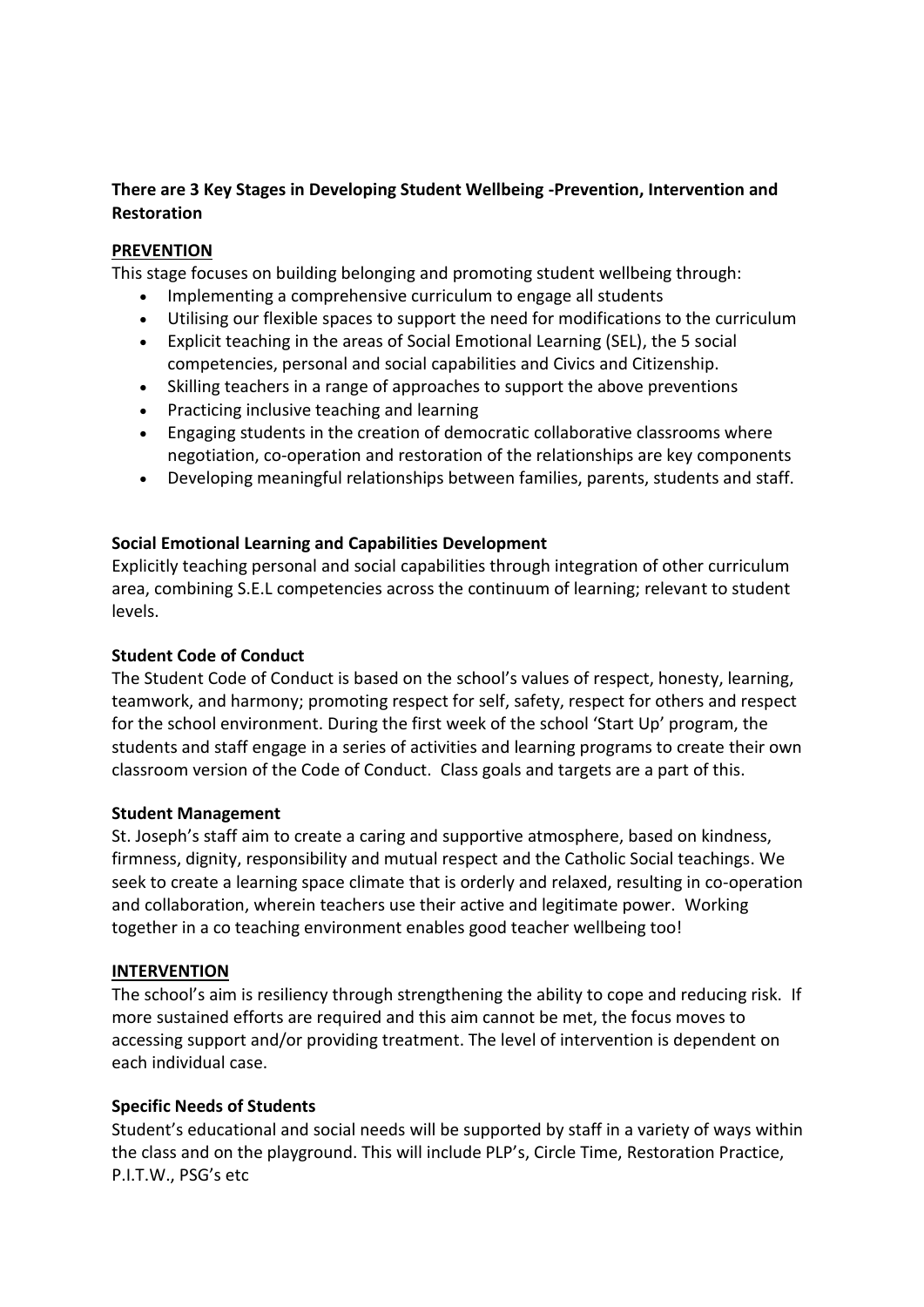## **Individual /Small Group Targeted Skills Programs**

At various times it is necessary to develop specific skills programs to focus on gaining nominated skills, e.g. anger management, conflict resolution. These programs are developed using a team approach, involving the Wellbeing Leader, classroom teachers, specialist teachers and parents, as appropriate.

## **Contact with External Agencies**

The school applies its protocols for accessing support from a variety of external services, such as, behavioural optometrists, speech therapists, occupational therapists, visiting school psychologist, Parish pastoral support, etc.

## **School Counselling**

For some students and their families, individual assistance, in the form of meeting with a School Psychologist, is required. At times students may be referred to other relevant professionals or agencies.

## **Student Wellbeing Team**

The Wellbeing Team comprises of two Student Wellbeing Leaders. Its main purpose is to focus on the overall wellbeing of the individuals who make up the school community. Support is provided for students, parents, teachers and families in the school.

Regular meetings (PSG Meetings – Program Support Group Meetings) are held to discuss particular needs of students and the various ways these needs can best be met. This may require assistance from other relevant professionals. They are usually attended by a team; the Class teacher, parent, Student Wellbeing Leader and/or Diversity Leader, Principal and sometimes visiting professional Advisers.

Confidentiality and respect for all parties involved are essential aspects of the Team, with some information being disclosed to the most appropriate personnel. These meetings are an integral part of the Team's function. This enables the focus to be fixed on developing workable plans of action, with the appropriate strategies to meet the students' needs.

#### Anti-Bullying

While the Social Education Program promotes peaceful classroom processes, there will be times when students will experience bullying. The school has a policy that outlines what bullying is and how the school community deals with this issue, in line with the developmental ability of the students concerned.

#### **RESTORATION**

This final stage sees the school's focus as assisting students to re-engage and re-integrate into the usual processes and procedures of the classroom and school.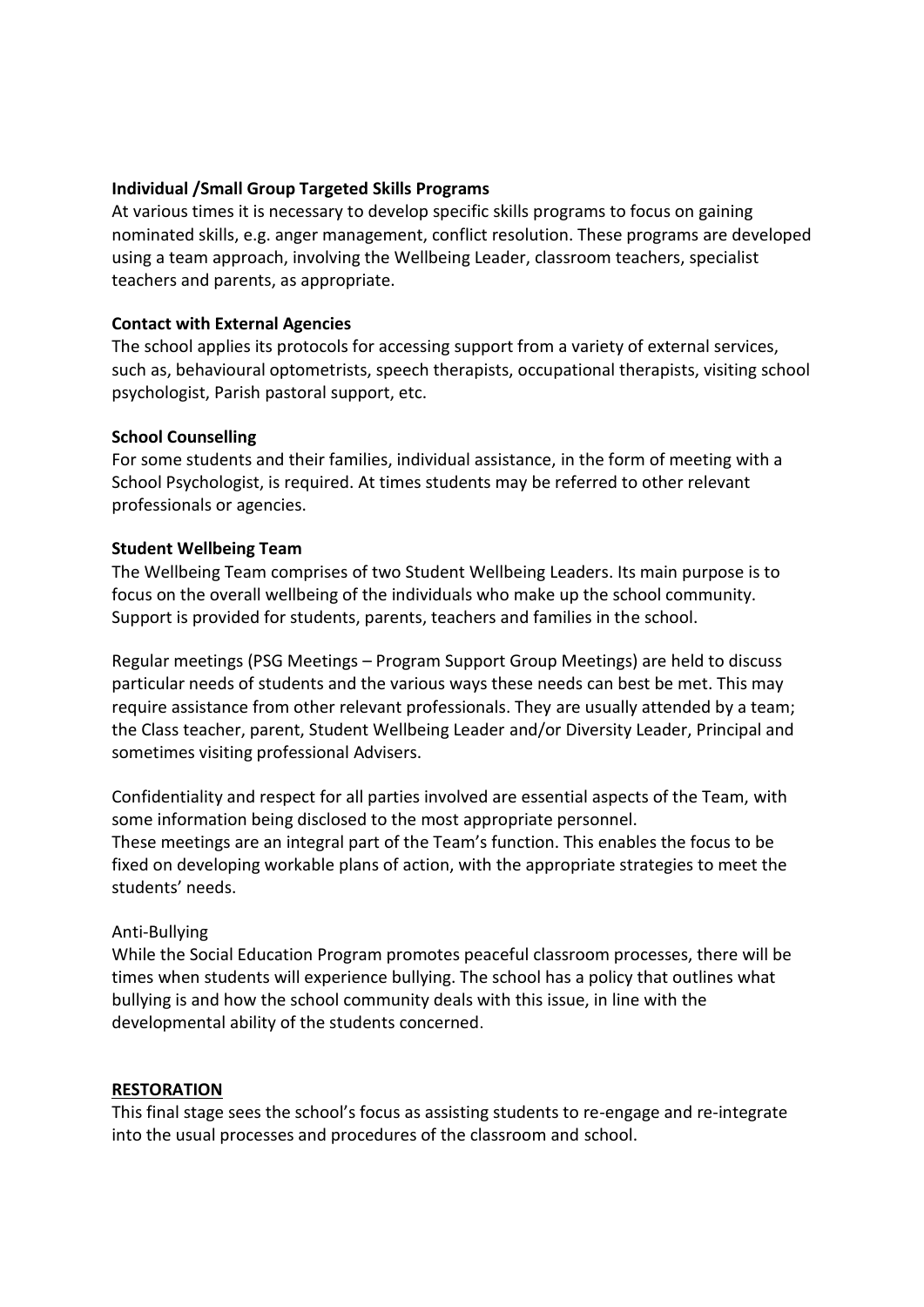# **Learning and Teaching**

Through the explicit teaching of lifelong learning principles, social and emotional intelligences, and the principles that underpin our Religious Education Program we aim to assist students to:-

- Establish healthy relationships
- Make responsible and ethical decisions
- Recognise and manage their emotions
- Set positive goals
- Meet personal and social goals, and
- Develop coping skills to deal constructively and effectively with life's challenges.

# **We promote wellbeing through a combination of formal and informal practices:**

- Circle Time
- Level Meetings
- Curriculum focus: Drug Education, National Safe Schools, Values Education
- Life Education Van
- Start up program of social skills development (at beginning of year)
- Grade 5/6 and Prep buddy program
- Student Action Council (SAC) representatives from each Grade
- All Grade 5/6 students as leaders and leadership roles that support the identity of the school
- Lunchtime activities such as choir, art master class, drawing club, dance club, library, team games and sports
- Awards at Assembly celebrating achievements and the use of values of P.I.T.W concepts
- Transition from Grade 6 to Secondary
- Preschool visits in Term 4 by Prep teachers
- Transition days for incoming Preps
- Multi age activity days
- Transition program to other grades

# **Roles of the Student, Parent and Staff Member**

# **Student:**

- To participate in activities within the classroom and across the year levels, within the scope of their developmental ability.
- To respond and communicate with sensitivity and respect towards others' needs.
- To engage in communicating their needs and issues to the relevant personnel.

# **Parent/Caregiver:**

- To communicate clearly, respectfully and regularly with the relevant staff members, regarding their child's needs.
- To be sensitive and supportive to their child's educational and social needs.